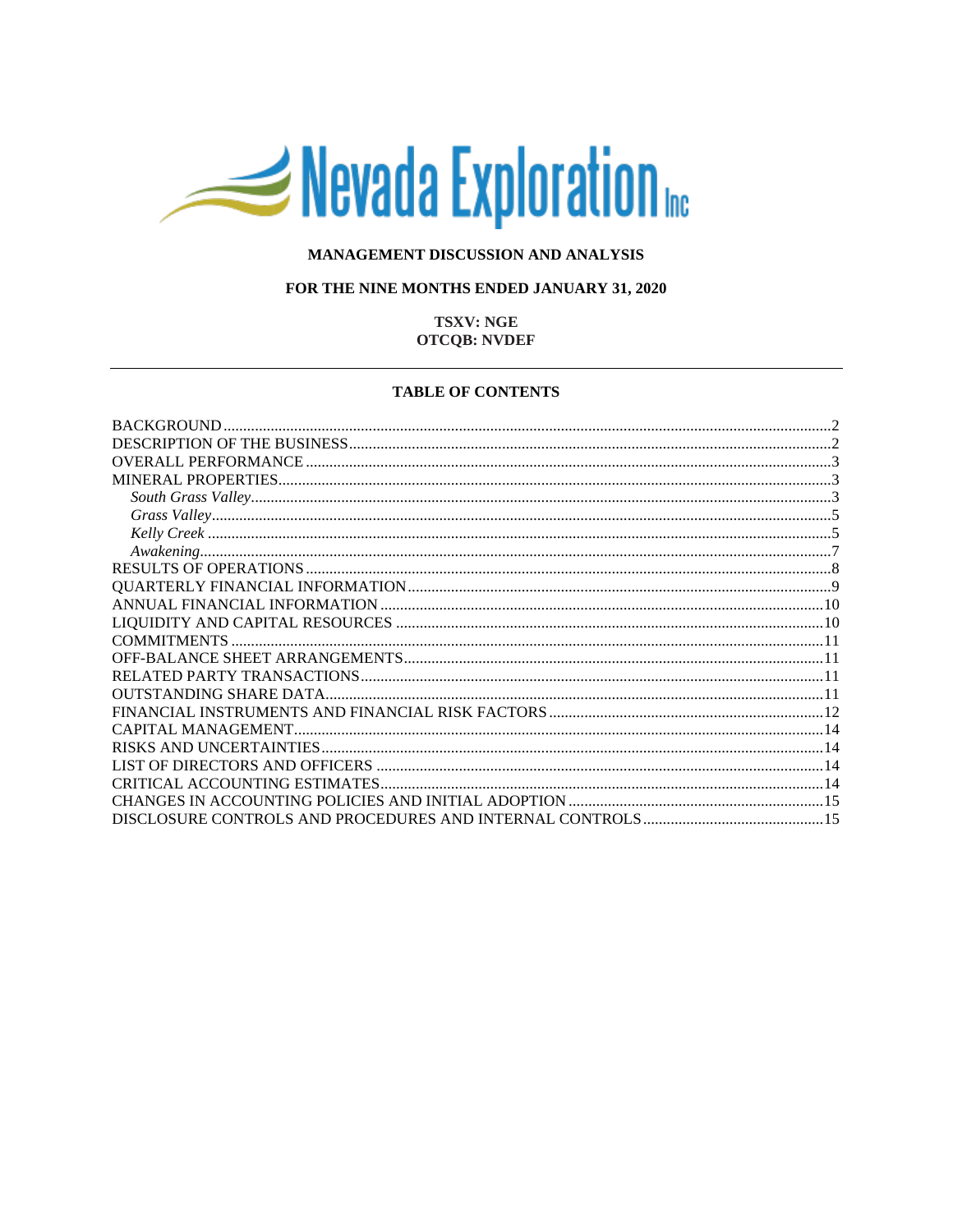## **BACKGROUND**

<span id="page-1-0"></span>The following Management Discussion and Analysis ("MD&A") prepared as of March 30, 2020 should be read in conjunction with the condensed consolidated interim financial statements for the period ended January 31, 2020, and the related notes thereto. Those condensed consolidated interim financial statements have been prepared in accordance with International Financial Reporting Standards ("IFRS"). All dollar amounts included therein and in the following MD&A are expressed in Canadian dollars except where noted.

The reader should also refer to the annual audited financial statements and the MD&A for the year ended April 30, 2019. Statements in this report that are not historical facts are forward-looking statements involving known and unknown risks and uncertainties, which could cause actual results to vary considerably from these statements. Readers are cautioned not to put undue reliance on forward-looking statements.

Additional information related to Nevada Exploration Inc. (the "Company" or "NGE") is available for view on SEDAR at [www.sedar.com.](http://www.sedar.com/)

## **CONTINUANCE OF OPERATIONS AND GOING CONCERN**

The condensed unaudited consolidated interim financial statements for the period ended January 31, 2020, filed on [www.sedar.com,](http://www.sedar.com/) have been prepared on a going-concern basis which presumes the realization of assets and discharge of liabilities in the normal course of business. The financial statements do not include adjustments to amounts and classifications of assets and liabilities that might be necessary should the Company be unable to continue operations. The business of mining and exploring for minerals involves a high degree of risk and there can be no assurance that current exploration programs will result in profitable mining operations. The Company's continued existence is dependent upon the preservation of its interests in the underlying properties, the discovery of economically and recoverable reserves, the achievement of profitable operations, or the ability of the Company to raise additional financing, or alternatively upon the Company's ability to dispose of its interests on an advantageous basis. The Company has not produced revenues from its exploration activities and does not have a regular source of cash flow. The Company will periodically have to raise funds to continue operations and, although it has been successful thus far in doing so there is no assurance it will be able to do so in the future. The Company estimates that it will need additional capital to operate for the upcoming year.

Although the Company has taken steps to verify title to the properties on which it is conducting exploration and in which it has an interest, in accordance with industry standards for the current stage of exploration of such properties, these procedures do not guarantee the Company's title. Property title may be subject to unregistered prior agreements, unregistered claims and noncompliance with regulatory and environmental requirements.

## **DESCRIPTION OF THE BUSINESS**

<span id="page-1-1"></span>Nevada Exploration Inc. is a publicly traded junior mineral exploration company whose shares are traded on the TSX Venture Exchange ("TSX-V") and on the OTCQB marketplace ("OTCQB"). The Company is engaged in gold exploration focused in Nevada, USA. The Company and its wholly owned subsidiary Pediment Gold LLC are referred to herein collectively as "the Company", "NGE", "our", or "we".

Nevada's total gold production to date exceeds 225 million ounces, and its current annual production is approximately 5 million ounces, about the same as that of Canada. Less than half of Nevada's bedrock is exposed in its mountain ranges, and the 225 million ounces of production to date clusters near these exposed bedrock areas. The bedrock and geology beneath the cover in Nevada's valley basins is no different than that exposed in its ranges, and so is deemed to be as prospective. However, these covered areas have seen limited systematic exploration to date because conventional regional-scale geochemical sampling programs are ill-suited to looking under cover. Furthermore, the high cost of conventional drilling has precluded the wide-spread use of drilling as a follow-up prospecting tool to evaluate meaningful numbers of targets from regional-scale exploration. The result is that half of Nevada, the world's highest gold producing jurisdiction by area, remains underexplored.

NGE's team has spent the last decade to integrate the use of hydrogeochemistry (groundwater chemistry) with conventional exploration tools to develop a Nevada-specific regional-scale geochemical exploration program to evaluate Nevada's basins. With innovative technology, NGE has completed the world's largest groundwater sampling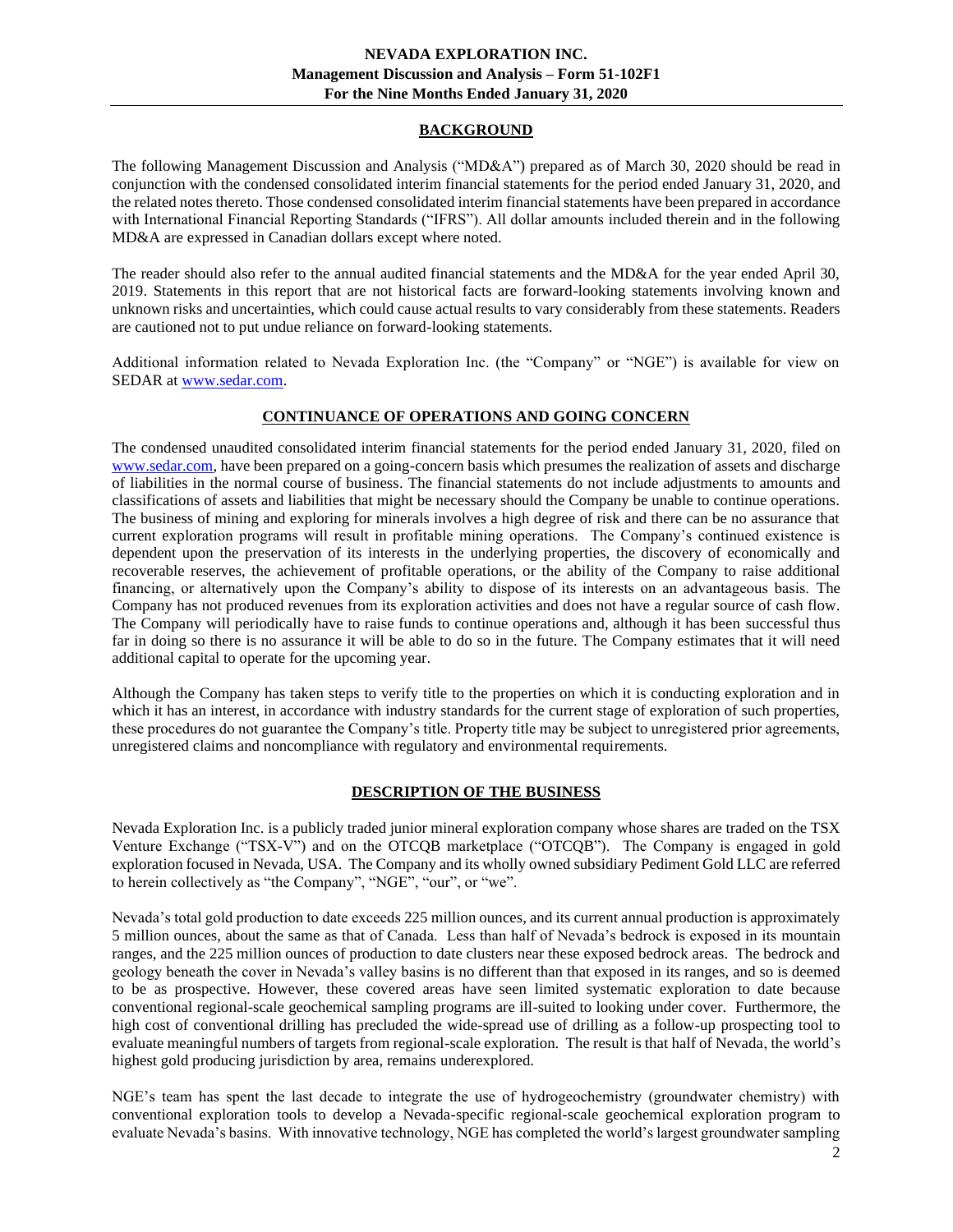program for gold exploration, collecting approximately 6,000 samples, to evaluate Nevada's covered basins for new gold exploration targets. To advance follow-up targets, NGE has developed a truck-mounted small-diameter RC drill rig, tailored specifically to collecting low-cost groundwater samples (analogous to RAB drilling in other parts of the world), which the Company calls its Scorpion drill rig.

By integrating hydrogeochemistry and early-stage low-cost drilling with proven exploration methods, NGE is generating and advancing a portfolio of gold exploration projects. NGE and its exploration partners have now drilled more than 20,000 metres on targets defined by its integrated exploration program, and at several projects have discovered new large hydrothermal systems, with spatial extents covering several square kilometres, defined by system-appropriate alteration in bedrock over significant drill intervals (>30 metres) containing widespread low-level gold (10-100 ppb) and associated trace-element geochemistry consistent with the geologic and geochemical footprints of Nevada's large gold deposits. These are the types of footprints that have yielded multi-million-ounce gold deposits in Nevada, and with these results NGE has demonstrated the validity of its integrated exploration program to discover and advance new high-quality gold targets in otherwise blind settings.

By overcoming the challenges and radically reducing the costs of exploring in Nevada's covered basins, NGE is taking meaningful steps to open up this important new space for district-scale exploration. NGE's business model is to create shareholder value by leveraging its properties and technology through generative exploration, joint ventures, and other exploration partnerships with the specific goal of discovering large new Carlin-type gold deposits (CTGDs).

# **OVERALL PERFORMANCE**

<span id="page-2-0"></span>During the period ended January 31, 2020, the Company focused its efforts on advancing its South Grass Valley Project. The Company also continued to maintain its holdings at its Kelly Creek, Awakening, and Grass Valley Projects.

# **MINERAL PROPERTIES**

| Project             |               | <b>NGE Claims</b> |              | <b>Total</b>  |
|---------------------|---------------|-------------------|--------------|---------------|
|                     | <b>Claims</b> | Area $(km2)$      | Area $(km2)$ | Area $(km2)$  |
| South Grass Valley  | 701           | 57.5              |              | 57.5          |
| <b>Grass Valley</b> | 425           | 35.5              |              | 35.5          |
| Kelly Creek         | 333           | 23.9              | 29.3         | 53.2          |
| Awakening           | 6             | 0.5               |              | $0.5^{\circ}$ |
| <b>TOTAL</b>        | 1,465         | 117.4             | 29.3         | 146.70        |

<span id="page-2-1"></span>NGE directly holds unpatented mining claims and other mineral interests in the following properties through its wholly owned US subsidiary Pediment Gold LLC:

\*Leased private lands and interest in claims on BLM land held by third parties.

## <span id="page-2-2"></span>*South Grass Valley*

The South Grass Valley Project is located in Lander County, north-central Nevada, approximately 50 kilometres south southwest of Nevada Gold Mines's Cortez complex. The Company has a 100% interest in 701 claims (57.5 km<sup>2</sup>) at South Grass Valley.

The South Grass Valley Project is situated along the Cortez (Battle Mountain - Eureka) Trend, within the specific region of north-central Nevada known for CTGDs defined to the West by the western extent of reactive lower plate carbonate host rocks and to the east by the eastern limit of unreactive upper plate cap rocks. Within this region, major gold mineralization is associated with areas where rising gold-bearing hydrothermal fluids ponded beneath unreactive upper plate cap rocks to react with the favourable lower plate carbonate host rocks below.

Two bedrock outcrops spaced 5 km apart at the South Grass Valley Project exhibit CTGD-style alteration and geochemistry within a 700-metre-thick sequence of lower plate carbonate host rocks immediately below the Roberts Mountains Thrust. Based on gravity and air magnetic geophysics, these favourable host rocks project under relatively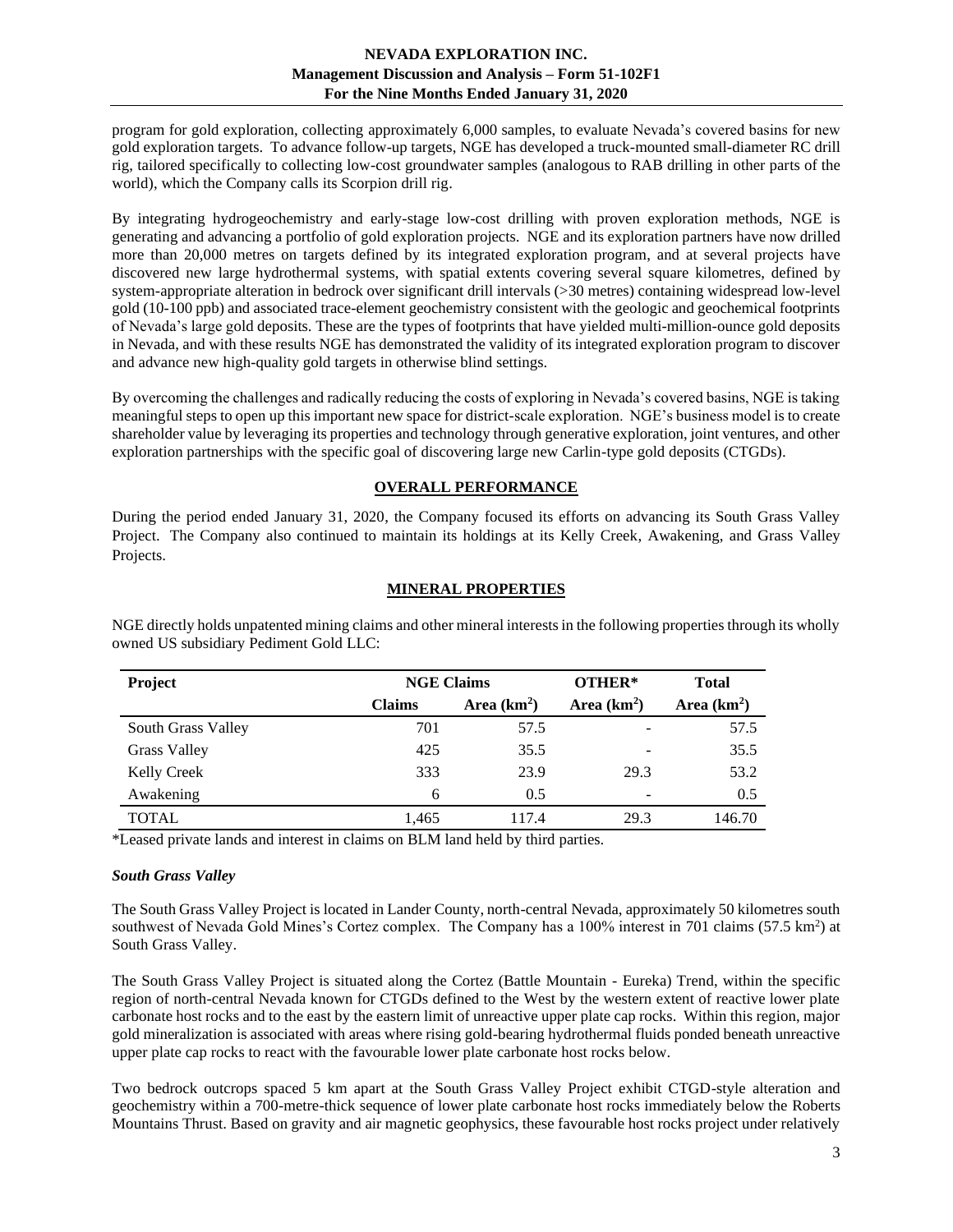shallow cover across a large portion of the Project. This large area of favourable geology is intersected by a N-S highangle fault corridor that projects under the cover from the exposed range front based on mapping and gravity geophysics, providing a potential major conduit to expose the known favourable host rocks to mineralized hydrothermal fluids.

Using its industry-leading hydrogeochemistry exploration technology, from 2012 to 2013 the Company collected groundwater samples across South Grass Valley, and delineated a target defined by elevated concentrations of gold and CTGD trace element geochemistry. This was an important step for the Project, because whereas many other groups have recognized the potential to discover new gold deposits in the favourable lower plate carbonate host rocks within South Grass Valley, for the first time, NGE positively delineated a discrete target within the Valley defined by elevated concentrations of gold and supporting geochemistry characteristic of CTGDs.

From November 2017 to January 2018, NGE completed 69 infill groundwater sampling boreholes at South Grass Valley to follow up on a gold-in-groundwater anomaly identified during a regional-scale, generative exploration program. The objectives of NGE's infill program were to establish the extent, size, and magnitude of the gold-ingroundwater footprint at South Grass Valley and its relationship to the larger prospective geologic setting, and to build support for a deeper drilling program. In total, NGE has now completed 135 boreholes across the Project area, collecting samples from most boreholes at multiple depths, for a total of 234 groundwater samples.

The results of NGE's infill borehole program have defined a focused 1,000 x 4,000 metre N-S oriented zone of enriched gold, arsenic, antimony, mercury, thallium, and sulfate in groundwater, representing a hydrogeochemistry footprint consistent in size and magnitude (with gold up to 800 ppt) as those seen around Lone Tree and Twin Creeks, large known gold deposits on the Cortez Trend, as well as at NGE's Kelly Creek Project. Importantly, this zone of enrichment is coincident with the projected intersection of a major N-S high-angle fault corridor and favourable lower plate carbonate host rocks known to exist at the Project.

In March 2018, to build confidence on the extent of the projections of the thick sections of lower plate containing CTGD-style alteration and geochemistry and under cover from where they are exposed in outcrop, Nevada Exploration commissioned a 991 line-km fixed-wing airborne magnetic survey across the Project, covering 124 sq. km.

At the regional scale, the results of the survey showed a pronounced NW-SE fabric, consistent with the strike of the fold axes known to control mineralization elsewhere along the Cortez Trend, including at Barrick's Goldrush deposit. At the project scale, the magnetic response across the exposed bedrock areas showed a strong correlation with mapped units, specifically with the higher-magnetic intrusive and volcanic units, and the lower-magnetic carbonate units, which provided confidence in the interpretation of the survey across the covered bedrock areas.

Based on the projections of the exposed geology and the survey results, the combined interpretation has resolved the covered portion of the Project into separate geologic domains. Most significantly, the survey defined a 15 sq. km magnetic low extending under cover from one of the exposed bedrock outcrops containing a thick sequence of lowerplate carbonate host rocks, which Nevada Exploration believes corroborate the projection of these favourable host rocks beneath the Project.

The results of the air magnetic survey provide strong support for the CTGD target at the Project, defined by a focused zone of enriched gold in groundwater coincident with the projected intersection of favourable lower-plate carbonate host rocks and a major high-angle fault corridor. Based on the size of target, the Company believes it is both large enough to support a district-scale mineral system, as well as suitably constrained for a focused deeper drilling program to evaluate the potential for economic mineralization.

From October 2018 through September 2019, Nevada Exploration completed a series of relatively deep, wide-spaced diamond core drill holes to collect stratigraphic and geologic information across a more than 3.5 kilometre-long corridor through the Project. Based on the results of the core drilling, the Company believes it has discovered a Carlintype mineral system at South Grass Valley with the architecture and scale to potentially support multiple gold deposits, representing an entire new district. By integrating: detailed mapping of and structural measurements from the nearby exposed bedrock; air magnetic and gravity geophysics; large soil and groundwater geochemistry sampling programs; and wide-spaced orientation core holes, Nevada Exploration has identified four discrete gold targets, defined by geologic settings analogous to those hosting deposits in Nevada's three largest Carlin-type districts, and supported by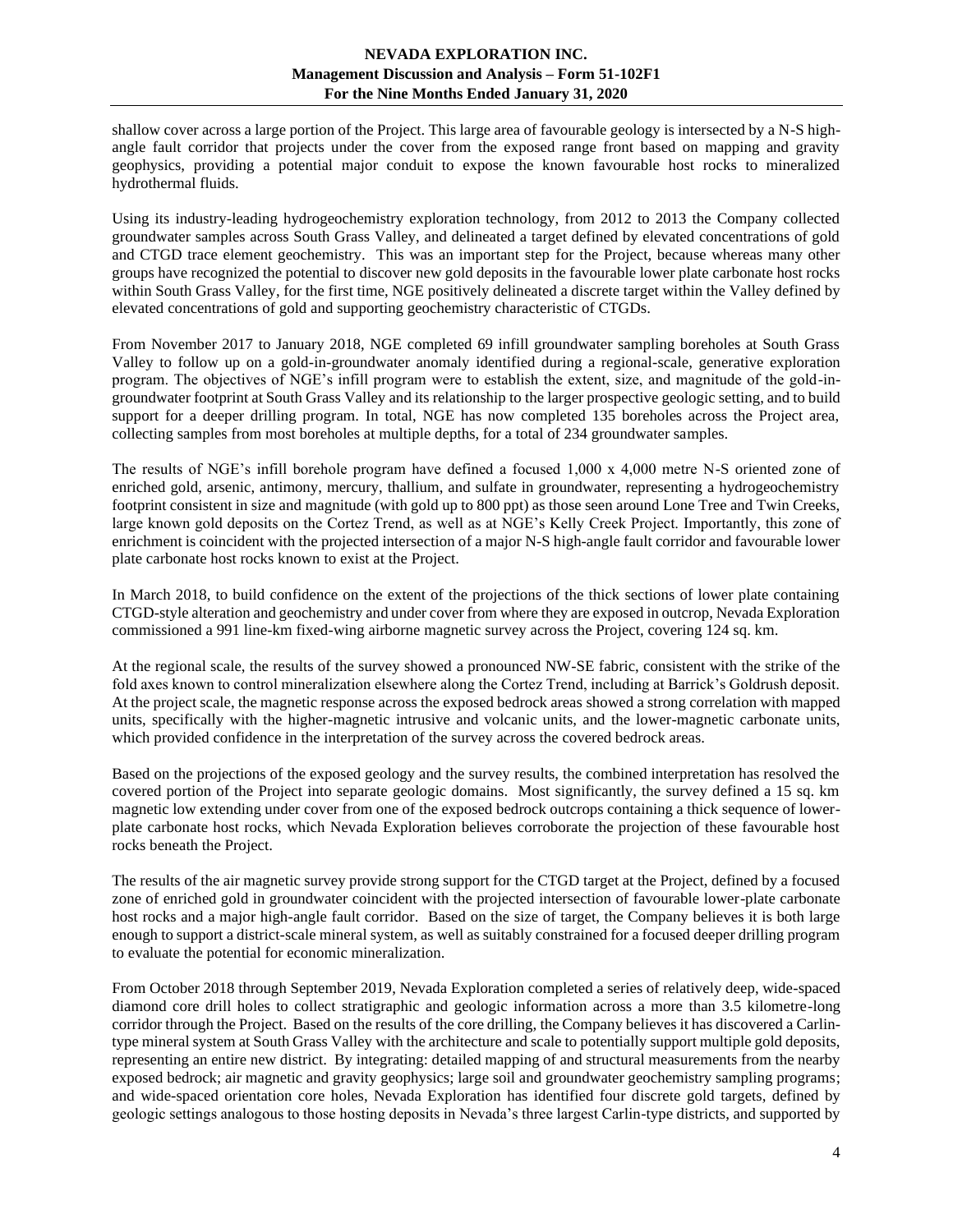gold and related pathfinders in multiple sampling mediums. NGE is now advancing these targets with a follow-up reverse circulation drilling program that began in January 2020.

## <span id="page-4-0"></span>*Grass Valley*

The Grass Valley project is located in Lander County, Nevada. At the northwestern end of Grass Valley, a 924 km<sup>2</sup> valley basin continues south from Nevada Gold Mines's Cortez Complex, one of the world's largest and lowest cost gold mines. The north end of the Grass Valley Project is located 13 km south southwest of the Cortez Complex. The Company has a 100% interest in 425 claims  $(35.5 \text{ km}^2)$  at Grass Valley.

Since 2011, NGE has been exploring for new CTGDs in Grass Valley using its hydrogeochemistry exploration technology. With this integrated approach, NGE has identified a 16 km (10 mi) by 5 km (3 mi) target at Grass Valley defined by elevated concentrations of gold and gold-related trace element geochemistry in groundwater.

In addition to completing a detailed hydrogeochemistry program, NGE and a former partner's work to date has also included: vegetation and soil geochemistry (including soil gas mercury); the acquisition and reprocessing of two historic seismic geophysical lines; geologic mapping; a gravity geophysical survey; one stratigraphic orientation drill hole; and geochemical analysis of approximately 2,400 metres of drill cuttings obtained from seven historic (2005 to 2008) geothermal exploration drill holes.

Based on the work to date at the Project, the Company has confirmed the presence of a large, gold-bearing hydrothermal system at the Grass Valley Project, consistent with the geologic setting of a CTGD. NGE's exploration team is continuing to update its geologic model with ongoing field mapping activities and 3D compilation and interpretation of its comprehensive exploration datasets. With this work, NGE believes it has established evidence that the complex structural controls associated with the Cortez mine to the north are also present along the western edge of Grass Valley, coincident with the elevated gold in groundwater. NGE expects the next stage of work at the project to be 1) extending a soil mercury survey, and 2) a shallow drilling program using its Scorpion drill rig to further characterize the geochemistry of the groundwater, alluvium, and bedrock along these inferred structural controls with the objective of refining the target for a focused deeper drilling program.

## <span id="page-4-1"></span>*Kelly Creek*

The Kelly Creek Project is located in Humboldt County, Nevada. The Company has combined its former Hot Pot Project into its Kelly Creek Project, which together are now referred to as the Kelly Creek Project, comprising: 333 unpatented mining claims held directly by the company, covering approximately  $23.9 \text{ km}^2$ ;  $209 \text{ unpatented mining}$ claims leased by the Company from Genesis Gold Corporation through a Mining Lease and Option to Purchase Agreement (the "Genesis Agreement"), covering approximately 15.1 km<sup>2</sup>; and approximately 14.2 km<sup>2</sup> of private land leased by the Company under a Mining Lease Agreement (the "Hot Pot Lease").

The Kelly Creek Basin is situated along the Battle Mountain – Eureka Gold Trend, and is bounded by multi-millionounce gold deposits to the north (Twin Creeks, Getchell, Turquoise Ridge, and Pinson) and south (Lone Tree, Marigold, Trenton Canyon, Converse, Buffalo Valley, Copper Basin, and Phoenix) - together representing more than 70 million ounces of gold along the periphery of the Basin. Despite its proximity to significant mineralization, the interior of the Kelly Creek Basin has seen limited systematic exploration activity to date because its bedrock is largely covered by syn- to post-mineral volcanic units and post-mineral alluvium.

Recognizing the potential to find significant gold mineralization within the Kelly Creek Basin, dozens of major and junior explorers have spent tens of millions of dollars to follow the prospective geology seen in and proximal to the exposed bedrock in the surrounding mountain ranges beneath the sands and gravels covering the Basin. Within the areas controlled by NGE, this activity has included: Santa Fe Pacific completing wide-spaced bedrock mapping drilling in the 1990s; BHP completing an extensive soil auger geochemistry program through the late 1990s; and Placer Dome completing a reconnaissance-scale reverse circulation program in the early 2000s. Other companies that either now hold or have held claims in the immediate area include Newmont, Barrick, AngloGold, Hemlo, Homestake, and Kennecott. The efforts of each company have added valuable information about the geology of the Basin; however, without a cost-effective tool to conduct basin-scale exploration beneath the valley cover, the exploration programs to date in the Kelly Creek Basin have predominantly consisted of unsystematic and uncoordinated efforts focused on relatively small areas.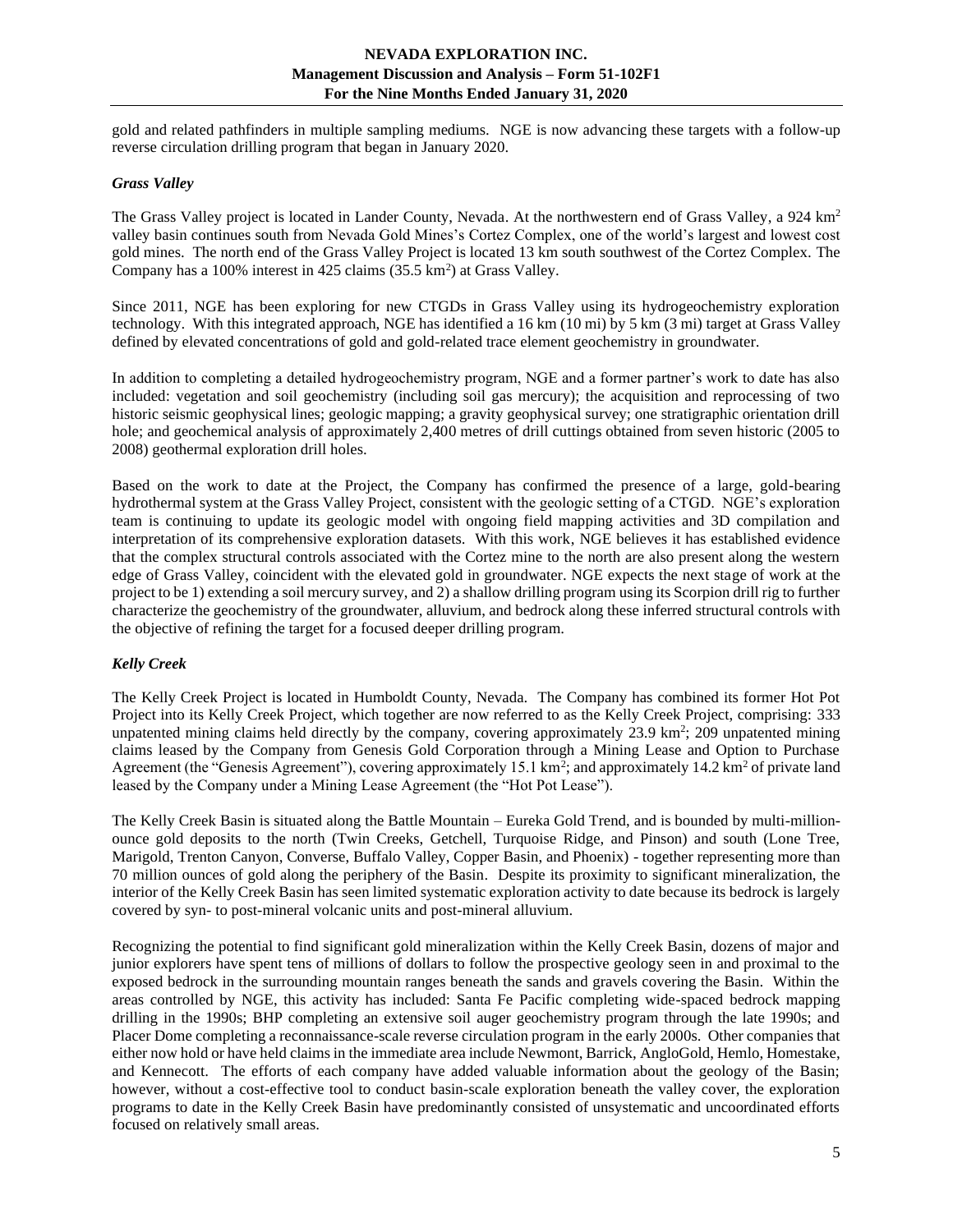NGE has integrated the use of its proprietary hydrogeochemistry technology with conventional exploration methods to evaluate the larger Kelly Creek Basin, and has identified a highly prospective area in the middle of the Basin along a portion of a structurally-controlled, shallow, covered bedrock high coincident with highly anomalous gold and associated trace-element chemistry in groundwater.

Since establishing its initial holdings in the Kelly Creek Basin, NGE and its exploration partners have completed major work programs, building a comprehensive exploration dataset to understand the geology beneath the Basin. This exploration dataset now includes:

- $1,000 \text{ km}^2$  of regional magnetic geophysical data;
- $670 \text{ km}^2$  of detailed air magnetic geophysical data;
- $1,000 \text{ km}^2$  of regional gravity geophysical data;
- $\bullet$  100 km<sup>2</sup> of detailed gravity geophysical data;
- 33 line-km of CSAMT geophysical data;
- 49 line-km of 3D reflection seismic data; and
- A drilling database containing 31 drill holes, plus 114 historic drill holes, representing more than 29,000 metres of drilling, including assay results for more than 5,000 drill intervals representing more than 10,000 metres of drill assay data.

Based on the work to date, NGE has confirmed that the favourable geologic setting (host units and structural controls) associated with the adjacent Lone Tree and Marigold deposits project northwards to the Kelly Creek Project area, beneath relatively shallow cover. NGE's earlier drilling and groundwater sampling confirmed that this relatively shallow, prospective structural and bedrock setting was also associated with enriched gold in groundwater, alluvium, and bedrock.

From late 2016 through late 2017, the Company completed a 61-hole, 5,864 m Scorpion drilling program to collect 3D groundwater, alluvium, and top of bedrock samples across this prospective covered bedrock area, with the objective of constraining the target by vectoring into areas of gold mineralization in bedrock large enough to be associated with the footprint of a large CTGD. Of the 61 holes, 41 holes encountered bedrock, at an average depth of 84 m, which allowed for widespread bedrock mapping and sampling. From the 61 holes, 552 water samples were collected, on average every 10 metres downhole, providing important 3D geochemistry across the project, especially in areas of deeper bedrock where the Scorpion could not sample bedrock directly.

The results have established that the lateral extent of the gold-in-groundwater footprint at Kelly Creek is of a comparable size, and perhaps larger, than that seen at Lone Tree, consistent with the presence of a large, robust, mineralized system. Zones of enriched gold in groundwater form focused, parallel NNW-trending lineaments (also reflected more broadly in arsenic and antimony in groundwater) bounded by the primary N-S structural fabric that runs parallel to Lone Tree and north from Marigold. These linear zones of enrichment that cut through this large favourable system are consistent with the geometry of mineralization hosted within secondary zones of structural extension (Riedel-style shears), marking potential conduits of enhanced vertical hydrothermal fluid flow that are known to provide important ore-controls at many large deposits in Nevada (including Lone Tree).

The results of the Scorpion bedrock sampling combined with the bedrock samples from earlier drilling together define two clusters of >0.1 g/t gold in bedrock, covering areas at least 700 m x 300 m and 1,000 m x 600 m respectively, associated with the discrete lineaments of increased gold-in-groundwater enrichment, which provide new strong evidence that the hydrothermal system at Kelly Creek is mineralized over a larger area than previously known.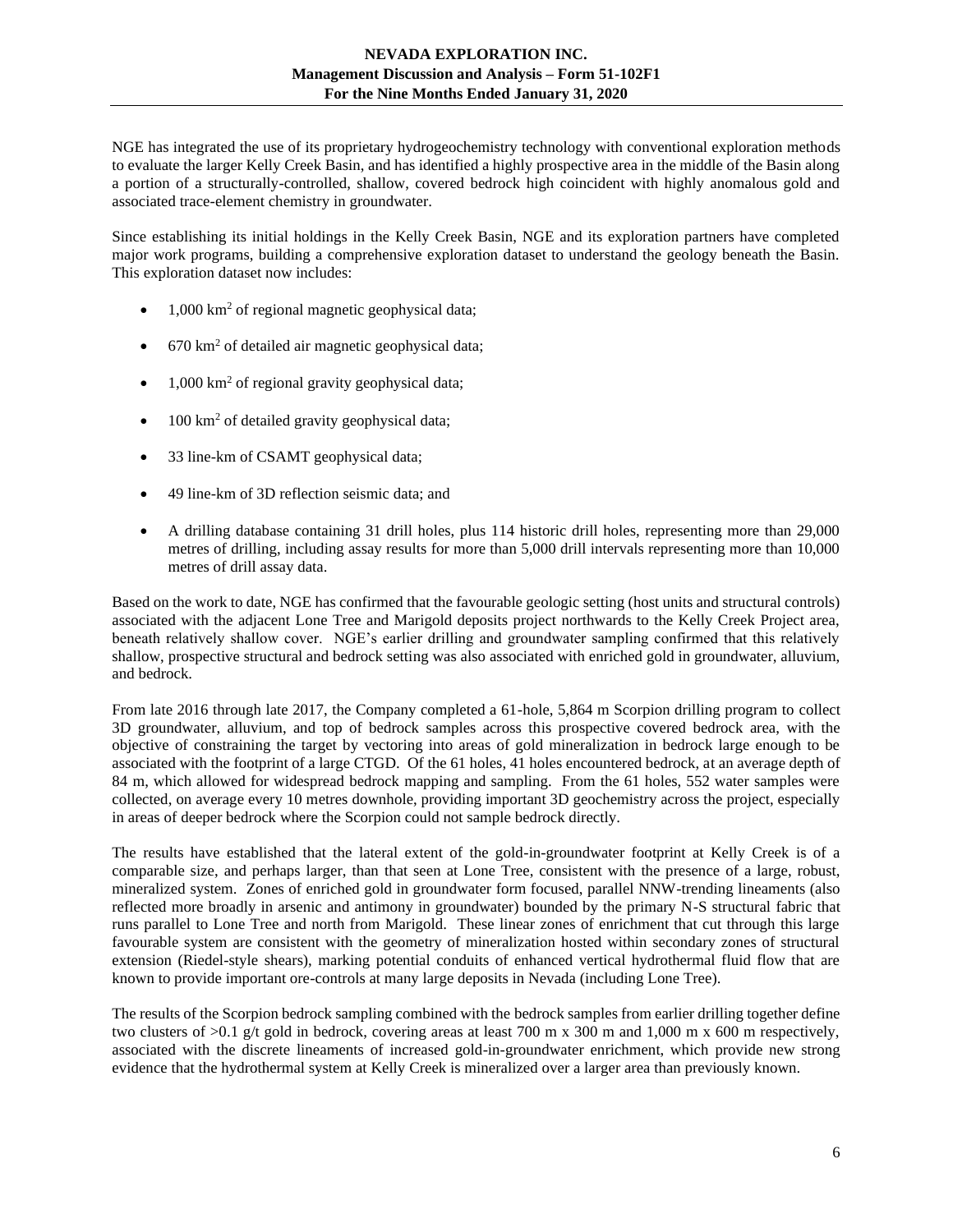By combining the latest Scorpion drill results with the results of earlier deeper core drilling and the geophysical structural interpretation (based on the combined gravity, air magnetic, seismic, and CSAMT datasets), NGE believes that:

- The primary and secondary structural fabric seen in the geophysics, core drilling, and hydrogeochemistry, plus the thick sections of alteration and geochemistry seen in the drilling, support the presence of major reactivated high-angle structural conduits associated with a hydrothermal system of a size necessary to support the formation of a major mineralized system;
- Veining and structural damage seen in the core drilling confirm that the permeability of the units proximal to the favorable structural conduits has been improved over large areas and is well-suited to support gold deposition;
- Thick and wide-spread intervals of hydrothermal alteration, oxidation, decalcification, and carbon remobilization confirm a large hydrothermal system was active at Kelly Creek, and mark the style of alteration and mineralization associated with CTGD, which together are indicative of a favorable mineralizing environment;
- The geochemical footprint seen across the project, which includes large areas of gold mineralization in bedrock, is consistent in terms of the size and geochemical package with the footprints associated with many of Nevada's large mineral systems, which confirms: (i) that the system's hydrothermal fluids were pregnant; (ii) that the pregnant fluids were present across large areas of the system; and (iii) that the pregnant fluids could potentially source economic gold mineralization where provided with favourable depositional conditions, namely suitably-permeable iron-rich host rocks; and
- Thick sections of bedrock units known to support mineralization nearby at Lone Tree and Marigold were encountered by all of the widespread and deeper core drill holes, which confirm that favourable, iron-rich, and suitably permeable host rocks are present across the entire project area and at depth.

NGE believes that these results confirm that the critical components needed to host a large CTGD deposit are present at the Kelly Creek Project, and that the combined dataset suggest the gold-bearing hydrothermal system at Kelly Creek is likely the extension of the system responsible for the adjacent Lone Tree (produced 4.6 million ounces) and Marigold (produced 3.2 million ounces plus 4.9 million ounces indicated) deposits, with the potential to support significant additional mineralization.

The Company expects that the next phase of work at Kelly Creek will consist of deeper drilling to test for areas where gold-bearing hydrothermal fluids were able to exploit favourable structural and permeability conditions to impregnate favourable iron-rich host rocks (all of which are now known to exist) at the scale required to source a major deposit. This deeper drilling will target the discrete lineaments of enriched gold in groundwater defined by the 3D Scorpion program suggestive of possible Riedel shear structures that could provide the confluence of critical components needed to host higher-grade mineralization.

# <span id="page-6-0"></span>*Awakening*

The Awakening Project is located in Humboldt County, Nevada, approximately 50 km north-northwest of Winnemucca, Nevada, and directly north of the Sleeper Gold Mine. The Company has a 100% interest in 6 claims  $(0.5 \text{ km}^2)$  at Awakening.

The Awakening Project is largely covered by syn- to post-mineral volcanic units and post-mineral alluvium and as a result, has seen little historic exploration activity. Projections of favourable lithology, structure, and alteration at regional, district, and property scales suggest that important gold-silver mineralization may be located within economic depths beneath the cover at Awakening.

Work to date on the Project by NGE and a former exploration partner includes:

• 85 km<sup>2</sup> of high quality gravity geophysics data;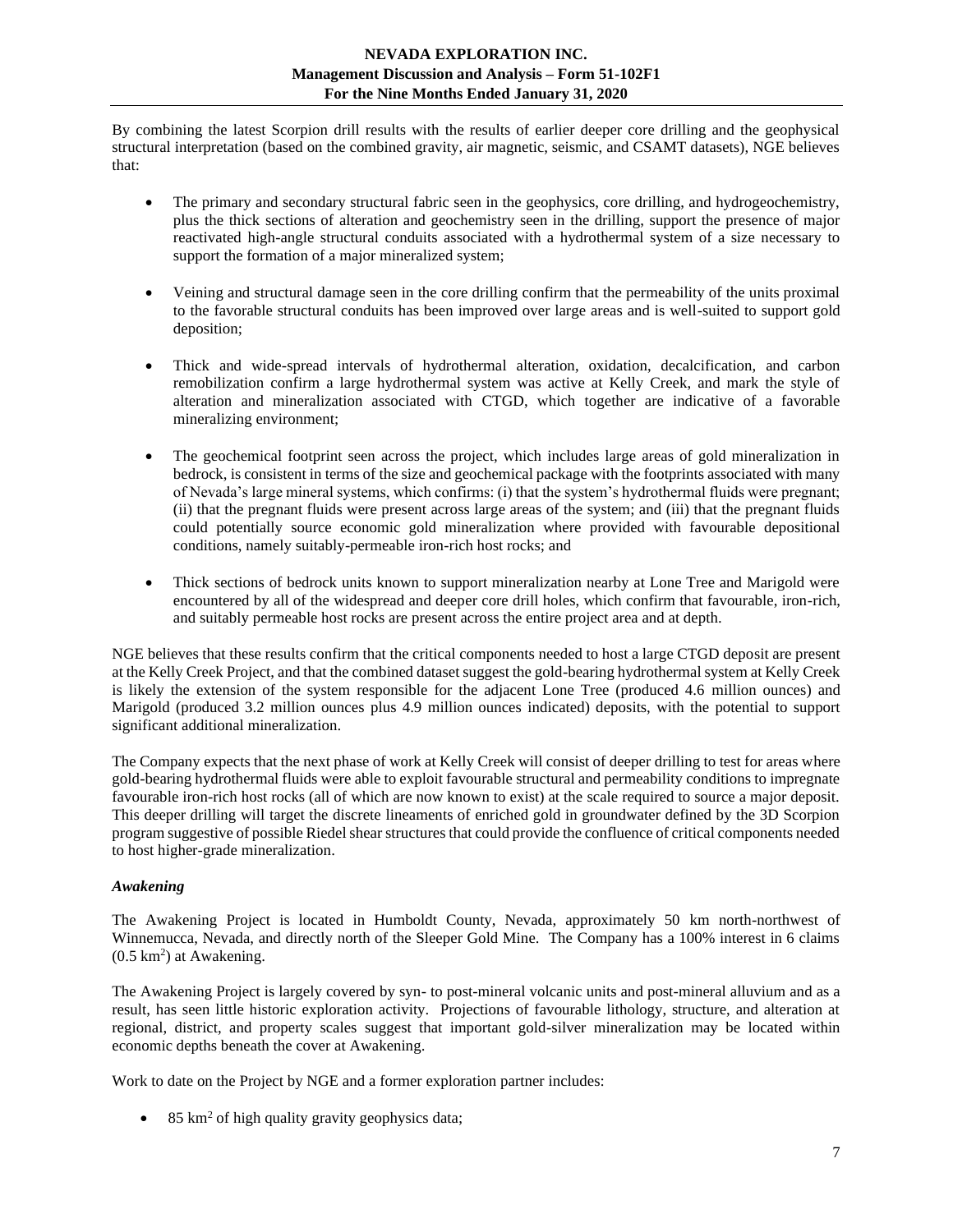- 173 km<sup>2</sup> of air magnetic data; and
- Approximately 3,000 metres of core and RC drilling.

NGE's management believes that the results of NGE's integrated exploration program at Awakening have delineated a focused pediment target along a structural zone extending north from Paramount Gold & Silver Corp.'s Sleeper Gold Project.

The exploration programs and technical disclosure for the Company are designed by Wade A. Hodges, CEO for NGE who is a 'qualified person', as defined by National Instrument 43-101, Standards of Disclosure for Mineral Projects.

## **Summary of expenditures by property:**

| 2020               | <b>Grass</b><br><b>Valley</b> | <b>Grass Valley</b><br>South | <b>Kelly Creek</b>       | Awakening   | <b>Total</b>    |
|--------------------|-------------------------------|------------------------------|--------------------------|-------------|-----------------|
| Land holding costs | \$<br>99,570 \$               | 200,988                      | \$<br>153,837            | \$<br>1,419 | \$<br>455,814   |
| <b>Drilling</b>    | ۰                             | 1,289,411                    | -                        |             | 1,289,411       |
| Scorpion drilling  |                               | 2,209                        | ۰                        |             | 2,209           |
| Geochemistry       |                               | 147,076                      |                          |             | 147,076         |
| Geology            |                               | 96,132                       |                          |             | 96,132          |
| Geophysics         |                               | 35,667                       | $\overline{\phantom{0}}$ |             | 35,667          |
| Geoprobing         |                               | 132.901                      | ۰                        |             | 132,901         |
|                    | \$<br>99,570 \$               | 1,904,384                    | \$<br>153,837            | \$<br>1,419 | \$<br>2,159,210 |

Resource properties expenditures for the period ended January 31, 2020 were as follows:

Resource properties expenditures for the period ended January 31, 2019 were as follows:

| 2019               | Grass<br><b>Valley</b> | <b>South Grass</b><br><b>Valley</b> |              | <b>Kelly Creek</b> | Awakening   | <b>Total</b>    |
|--------------------|------------------------|-------------------------------------|--------------|--------------------|-------------|-----------------|
| Land holding costs | \$<br>93,508 \$        | 242,605                             | $\mathbb{S}$ | 230,804            | \$<br>1,333 | \$<br>568,250   |
| <b>Drilling</b>    | -                      | 1,321,765                           |              | -                  |             | 1,321,765       |
| Scorpion drilling  | ۰                      | 34,443                              |              | -                  |             | 34,443          |
| Geochemistry       | -                      | 53,496                              |              |                    |             | 53,496          |
| Geology            | ۰                      | 8.317                               |              |                    |             | 8.317           |
| Geophysics         |                        | 32,932                              |              |                    |             | 32,932          |
| Geoprobing         | ۰                      | 11,765                              |              | -                  |             | 11,765          |
|                    | \$<br>93,508 \$        | 1,705,323 \$                        |              | 230,804            | \$<br>1,333 | \$<br>2,030,968 |

## **RESULTS OF OPERATIONS**

<span id="page-7-0"></span>*For the three months ended January 31, 2020*

The Company's net loss for the three-month period ended January 31, 2020 (the "Current Period") was \$1,042,038 compared to \$1,444,819 for the three-month period ended January 31, 2019 (the "Previous Period"). The decrease is primarily a result of the following: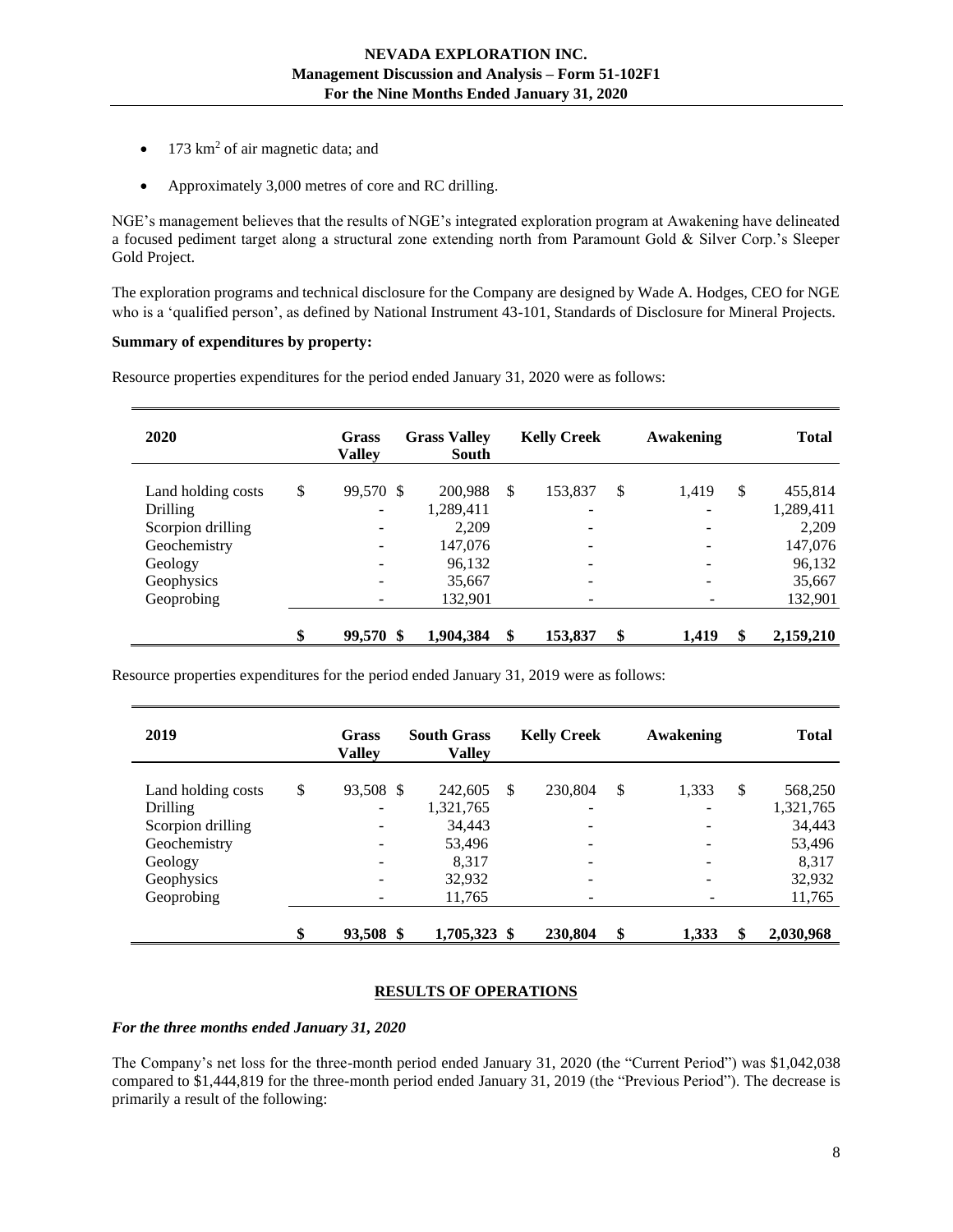Exploration and evaluation expenditures during the Current Period were \$608,477, compared to \$1,019,753 during the Previous Period. The decrease is primarily a result of decreased drilling activity during the Current Period.

Share-based payments during the Current Period was \$70,294 compared to \$99,324 during the Previous Period. The decrease in share-based payments is due to the granting of 450,000 stock options in the Current Period, and the related vesting through the Current Period as compared to the Previous Period when 300,000 stock options were granted.

The expense decreases discussed above were partially offset by an increase in professional fees. Professional fees and consultants expense during the Current Period were \$51,291 compared to \$17,772 during the Previous Period. The increase in professional fees and consultants expense is due to an increase in compensation for the consultants engaged during the Current Period as compared to the Previous Period.

## *For the nine months ended January 31, 2020*

The Company's net loss for the nine-month period ended January 31, 2020 (the "Current Period") was \$3,515,418 compared to \$3,433,230 for the nine-month period ended January 31, 2019 (the "Previous Period"). The increase is primarily a result of the following:

Exploration and evaluation expenditures during the Current Period were \$2,159,210, compared to \$2,030,968 during the Previous Period. The increase is primarily a result of increased drilling activity during the Current Period.

Professional fees and consultants expense during the Current Period were \$157,122 compared to \$63,952 during the Previous Period. The increase in professional fees and consultants expense is due an increase in compensation for the consultants engaged during the Current Period as compared to the Previous Period.

<span id="page-8-0"></span>The increases in net loss were partially offset by a decrease in share-based payments. Share-based payments during the Current Period was \$262,437, compared to \$453,107 during the Previous Period. The decrease in share-based payments is due to the granting of 450,000 stock options in the current period, and the related vesting through the Current Period as compared to the Previous Period when 3,005,000 stock options were granted.

## **QUARTERLY FINANCIAL INFORMATION**

|                                                                                   | Three Month<br>Period Ended<br>January 31,<br>2020           |               | Three Month<br>Period Ended<br>October 31,<br>2019        |               | Three Month<br>Period Ended<br>July 31,<br>2019          |               | Three Month<br>Period Ended<br>April 30,<br>2019            |
|-----------------------------------------------------------------------------------|--------------------------------------------------------------|---------------|-----------------------------------------------------------|---------------|----------------------------------------------------------|---------------|-------------------------------------------------------------|
| Total assets<br>Working capital (deficit)<br>Equity<br>Net loss<br>Loss per share | \$<br>802,014<br>378,327<br>660,179<br>(1,042,038)<br>(0.01) | \$            | 323,229<br>(100, 533)<br>140,619<br>(1,199,972)<br>(0.01) | <sup>\$</sup> | 1,221,468<br>625,365<br>885,603<br>(1,273,408)<br>(0.01) | <sup>\$</sup> | 2,166,885<br>1,765,975<br>2,050,945<br>(900, 764)<br>(0.01) |
|                                                                                   | Three Month<br>Period Ended                                  |               | Three Month<br>Period Ended                               |               | Three Month<br>Period Ended                              |               | Three Month<br>Period Ended                                 |
|                                                                                   | January 31,<br>2019                                          |               | October 31,<br>2018                                       |               | July 31,<br>2018                                         |               | April 30,<br>2018                                           |
| Total assets<br>Working capital<br>Equity                                         | \$<br>1,028,010<br>449,731<br>758,447                        | <sup>\$</sup> | 1,790,647<br>1,109,456<br>1,453,174                       | <sup>\$</sup> | 520,048<br>(166, 596)<br>274,728                         | $\mathbb{S}$  | 715,416<br>164,677<br>629,693                               |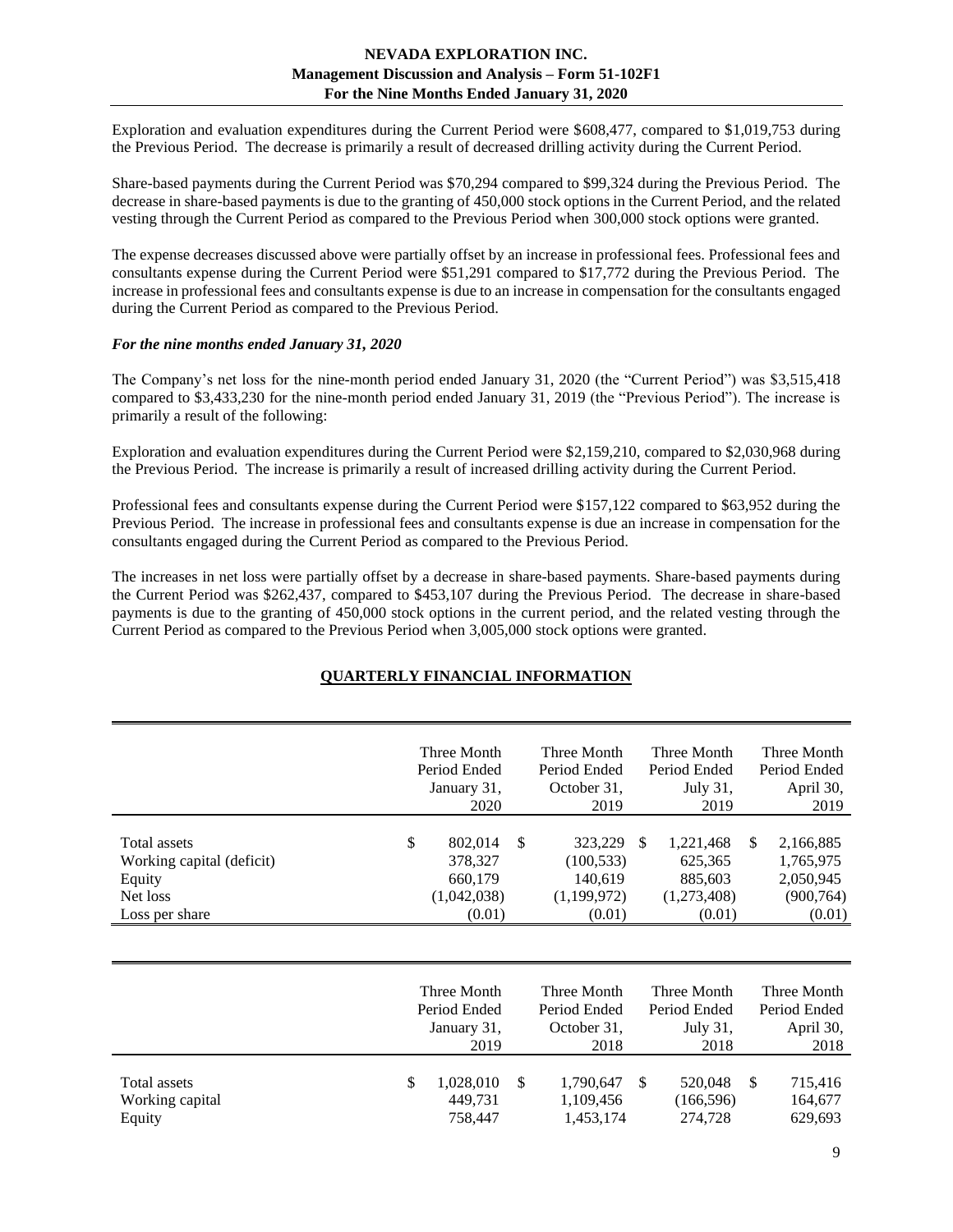<span id="page-9-0"></span>

| Net loss       | 1,444,819) | (1,509,581) | (478, 830) | (610, 665) |
|----------------|------------|-------------|------------|------------|
| Loss per share | (0.02)     | (0.02)      | (0.01      | (0.01)     |

## **ANNUAL FINANCIAL INFORMATION**

The financial statements have been prepared in accordance with IFRS for fiscal years 2019, 2018 and 2017, and are expressed in Canadian dollars.

|                                         | <b>Year Ended</b><br>April 30,<br>2019 | Year Ended<br>April 30,<br>2018 | Year Ended<br>April 30,<br>2017 |
|-----------------------------------------|----------------------------------------|---------------------------------|---------------------------------|
|                                         | \$                                     | \$                              |                                 |
| <b>Operations:</b>                      |                                        |                                 |                                 |
| Revenues                                |                                        |                                 |                                 |
| Net income (loss)                       | (4,333,994)                            | (2,866,420)                     | (2,955,304)                     |
| Net income (loss) per share $-$ Basic   | (0.06)                                 | (0.06)                          | (0.07)                          |
| Net income (loss) per share $-$ Diluted | (0.06)                                 | (0.06)                          | (0.07)                          |
| <b>Balance Sheet:</b>                   |                                        |                                 |                                 |
| Working capital                         | 1,765,975                              | 164,677                         | 362,243                         |
| Total current assets                    | 1,881,915                              | 250,400                         | 460,083                         |
| Total liabilities                       | 115,940                                | 85,723                          | 105,332                         |

## **LIQUIDITY AND CAPITAL RESOURCES**

## <span id="page-9-1"></span>*Liquidity*

The Company has financed its operations primarily through the issuance of common shares. The Company continues to seek capital through various means including the issuance of equity and/or debt.

Net cash used in operating activities for the period ended January 31, 2020 was \$3,165,922 compared to \$2,949,375 used during the period ended January 31, 2019 and consists primarily of the operating loss and changes in non-cash working capital items as detailed in the consolidated financial statements for the period ended January 31, 2020 and filed on www.sedar.com.

Net cash used in investing activities for the period ended January 31, 2020 was \$59,584 compared to net cash provided by investing activities of \$73,276 during the period ended January 31, 2019. The increase in cash used for the period ended January 31, 2020 is due to an increase in deposits (\$19,863) and the acquisition of a vehicle (\$39,721).

Net cash provided by financing activities for the period ended January 31, 2020 was \$1,862,303, which is primarily related to the net proceeds from the completion of private placements totalling 9,163,888 units for total gross proceeds of 1,875,000. During the period ended January 31, 2019, the Company received \$468,000 from the exercise of 4,680,000 warrants, as well as net proceeds of \$2,626,420 from the issuance of 18,632,000 units during the period.

#### *Assets and liabilities*

At January 31, 2020, the Company had working capital of \$378,327 (April 30, 2019 - \$1,765,975). Current assets include cash and cash equivalents totaling \$481,577 (April 30, 2019 - \$1,841,216); \$15,913 (April 30, 2019 - \$25,423) in accounts receivable; \$13,605 (April 30, 2019 - \$6,803) in short term investments; and \$9,067 (April 30, 2019 - \$8,473) in prepaid expenses. Current liabilities include accounts payable and accrued liabilities of \$141,835 (April 30, 2019 - \$115,940).

Deposits and bonds consist of deposits for credit cards, as well as for land reclamation which also add to the Company's asset base. Deposits (bonds) are required by the U.S Bureau of Land Management (BLM) to ensure that reclamation and clean-up work on the Company's properties will be completed to the satisfaction of the BLM. Total deposits as at January 31, 2020 are \$94,928 (April 30, 2019 - \$75,731).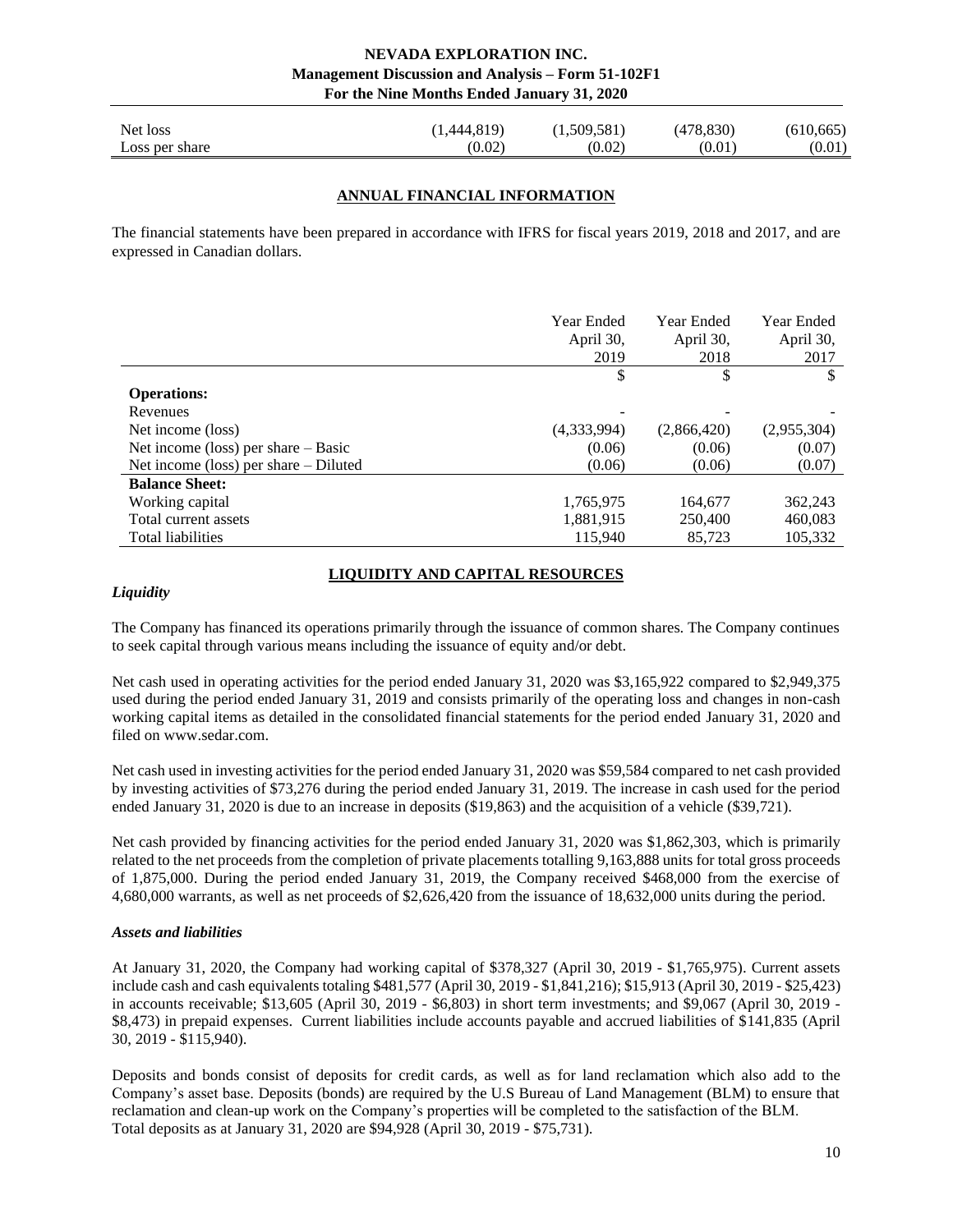## **COMMITMENTS**

<span id="page-10-0"></span>As January 31, 2020, the Company has total office lease commitments of \$54,118 as follows:

- a) Total office lease payments of \$14,636 ending April 30, 2020.
- b) Total office lease payments of \$37,492 ending December 31, 2020.
- <span id="page-10-1"></span>c) Total office lease payments of \$1,990 ending February 28, 2020.

## **OFF-BALANCE SHEET ARRANGEMENTS**

<span id="page-10-2"></span>As at January 31, 2020, NGE had no off-balance sheet arrangements such as guaranteed contracts, contingent interests in assets transferred to an entity, derivative instrument obligations or any instruments that could trigger financing, market or credit risk to NGE.

## **RELATED PARTY TRANSACTIONS**

<span id="page-10-3"></span>During the period ended January 31, 2020, the Company:

- i) paid or accrued \$58,500 in consulting fees to a corporation of which the Chief Financial Officer is an employee.
- ii) paid or accrued \$90,000 in consulting fees to a company controlled by a director of the Company and to a consultant related to a director.
- iv) recorded share-based payments of \$164,273 related to the fair value of stock options vesting through the period to officers, directors, and a consultant related to a director.

During the period ended January 31, 2019, the Company:

- iii) paid or accrued \$16,850 in professional fees to a corporation owned by the former Chief Financial Officer of the Company.
- iv) paid or accrued \$20,806 in professional fees to a corporation of which the Chief Financial Officer is an employee.
- iii) recorded share-based payments of \$108,145 related to the fair value of stock options vesting through the period to an officer and directors.

The amounts included in accounts payable and accrued liabilities which are due to related parties are as follows:

|                                                                                                                                                                | January 31,<br>2020 |    | April 30,<br>2019 |
|----------------------------------------------------------------------------------------------------------------------------------------------------------------|---------------------|----|-------------------|
| Due to a corporation of which the Chief Financial<br>Officer is an employee<br>Due to key management<br>Due to officers, companies controlled by directors and | \$<br>6.825<br>397  | -8 | 5,250<br>9,450    |
| a consultant related to a director                                                                                                                             | 5,250               |    | 31,500            |
|                                                                                                                                                                | 12.472              |    | 46,200            |

Key management personnel are those persons having authority and responsibility for planning, directing and controlling the activities of the Company, directly or indirectly. Key management personnel include the Company's President, Chief Executive Officer and Chief Operating Officer.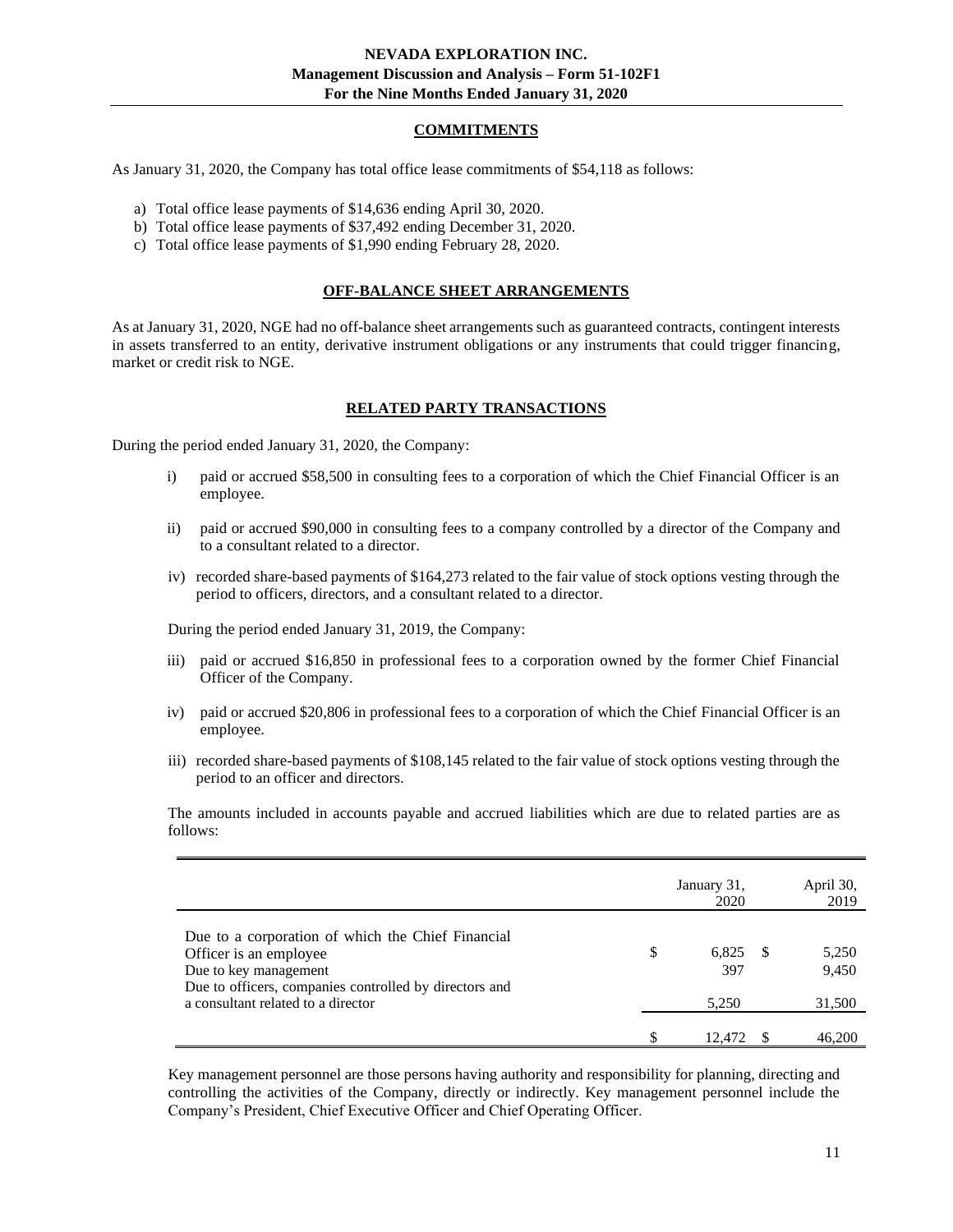Remuneration of key management of the Company is as follows:

|                                  | Nine Months<br>Ended<br>January 31,<br>2020 |   | Nine Months<br>Ended<br>January 31,<br>2019 |
|----------------------------------|---------------------------------------------|---|---------------------------------------------|
| Salaries<br>Share-based payments | \$<br>305,890 \$<br>82,669                  |   | 276,646<br>170,357                          |
|                                  | \$<br>388,559                               | S | 447,003                                     |

#### **OUTSTANDING SHARE DATA**

As at March 30, 2020, the Company has 96,834,497 common shares issued and outstanding and has the following stock options and warrants outstanding:

|                      | Number<br>of Options                                                                                           | Exercise<br>Price                                            | <b>Expiry Date</b>                                                                                                                        |  |
|----------------------|----------------------------------------------------------------------------------------------------------------|--------------------------------------------------------------|-------------------------------------------------------------------------------------------------------------------------------------------|--|
| <b>Stock options</b> | 1,625,000<br>125,000<br>1,470,000<br>350,000<br>300,000<br>2,555,000<br>150,000                                | \$0.185<br>0.315<br>0.47<br>0.40<br>0.15<br>0.26<br>0.35     | October 19, 2020<br>December 31, 2020<br>August 3, 2026<br>November 27, 2027<br>July 4, 2028<br>October 1, 2028<br>October 26, 2028       |  |
|                      | 250,000<br>150,000<br>300,000<br>7,275,000                                                                     | 0.30<br>0.23<br>0.18                                         | February 21, 2029<br>May 30, 2019<br>October 31, 2029                                                                                     |  |
| Warrants             | 5,235,450<br>2,959,600<br>1,351,945<br>4,036,750<br>887,144<br>2,920,825<br>928,500<br>2,560,917<br>20,881,131 | 0.30<br>0.30<br>0.45<br>0.50<br>0.50<br>0.50<br>0.50<br>0.40 | February 28, 2021<br>March 6, 2021<br>July 14, 2021<br>October 10, 2021<br>March 11, 2022<br>June 4, 2022<br>July 1, 2022<br>Feb 25, 2022 |  |

<span id="page-11-0"></span>**Fully diluted:** 124,990,628

## **FINANCIAL INSTRUMENTS AND FINANCIAL RISK FACTORS**

#### *Risk Management Policies*

The Company is exposed to risk due to the nature of its financial instruments. Risk management is the responsibility of management and the Company did not use derivative instruments.

# **Fair value**

Financial instruments measured at fair value are classified into one of three levels in the fair value hierarchy according to the relative reliability of the inputs used to estimate the fair values. The three levels of the fair value hierarchy are:

Level 1 – Unadjusted quoted prices in active markets for identical assets or liabilities;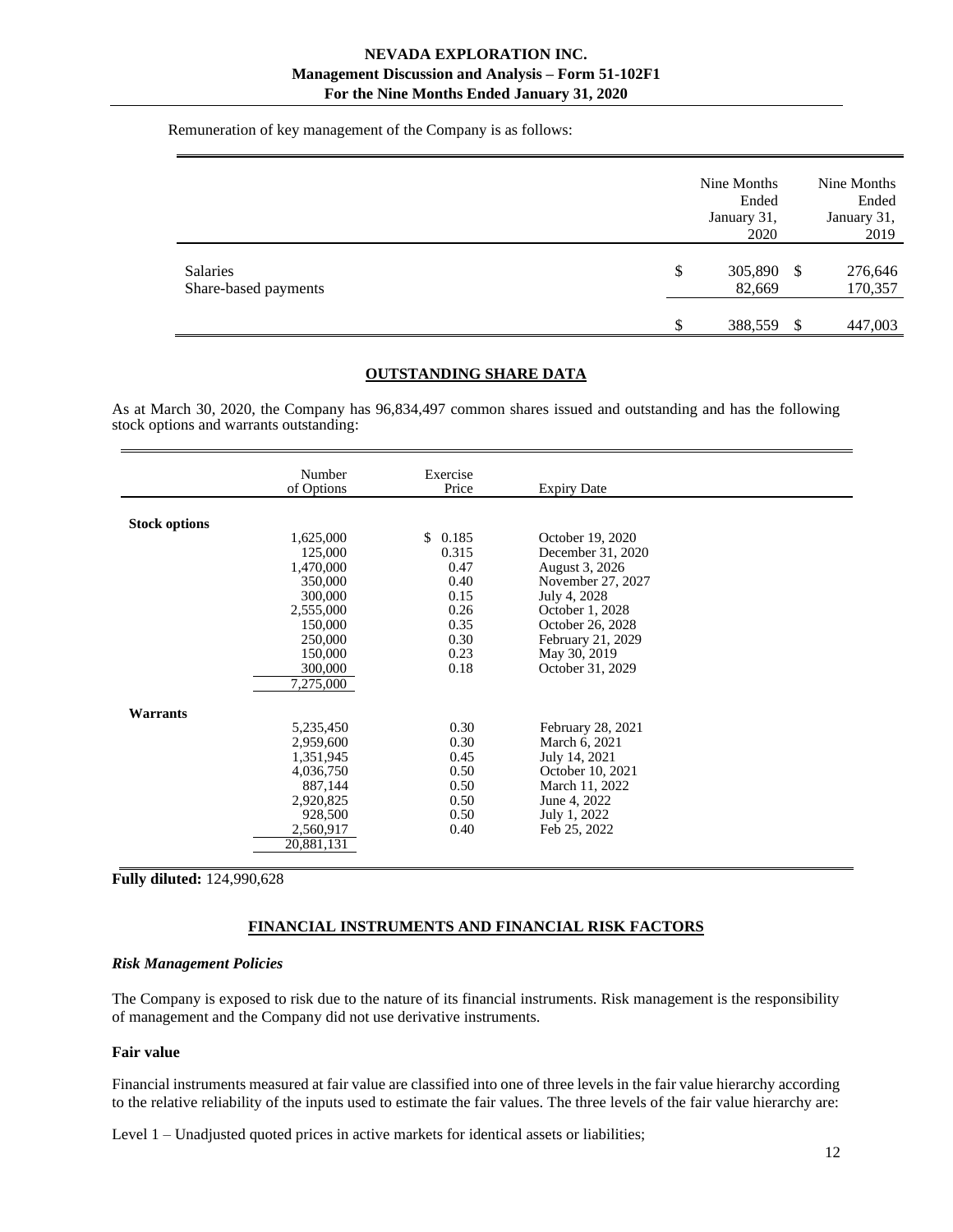Level 2 – Inputs other than quoted prices that are observable for the asset or liability either directly or indirectly; and Level 3 – Inputs that are not based on observable market data.

Short term investments are measured at level 1 of the fair value hierarchy. The fair value of short term investments is measured at the market price of the common shares held at the measurement date. The carrying value of cash and cash equivalents, other receivable, deposits and bonds, and accounts payable and accrued liabilities approximate their fair value because of the short-term nature of these instruments.

## **Financial risk factors**

The Company's risk exposures and the impact on the Company's financial instruments are summarized below:

## *Credit risk*

Credit risk is the risk of loss associated with a counterparty's inability to fulfill its payment obligations. The Company's credit risk is primarily attributable to cash and cash equivalents and deposits and bonds. Management believes that the credit risk concentration with respect to cash and cash equivalents, deposits and bonds is remote as it maintains accounts with highly-rated financial institutions.

## *Liquidity risk*

Liquidity risk is the risk that the Company will not be able to meet its financial obligations as they fall due. The Company manages liquidity risk through the management of its capital structure and financial leverage. It also manages liquidity risk by continuously monitoring actual and projected cash flows. The Board of Directors reviews and approves the Company's operating and capital budgets, as well as any material transactions out of the normal course of business.

As at January 31, 2020, the Company had a cash and cash equivalent balance of \$481,577 (April 30, 2019 - \$1,841,216) to settle current liabilities of \$141,835 (April 30, 2019 - \$115,940). The Company believes that there is minimal liquidity risk as at January 31, 2020 and April 30, 2019.

## *Market risk*

Market risk is the risk of loss that may arise from changes in market factors such as interest rates, foreign exchange rates and equity prices.

(a) Interest rate risk

The Company is exposed to interest rate risk to the extent that the cash and cash equivalents maintained at the financial institutions is subject to floating rate of interest. The interest rate risks on cash and cash equivalents and deposits and bonds are not considered significant.

(b) Foreign currency risk

The Company is exposed to financial risk arising from fluctuations in foreign exchange rates and the degree of volatility of these rates. A significant portion of the Company's expenses is denominated in US dollars. Consequently, certain assets, liabilities and operating expenses are exposed to currency fluctuations. The Company does not use derivative instruments to reduce its exposure to foreign currency risk. Net assets denominated in foreign currency and the Canadian dollar equivalents as at January 31, 2020 are as follows:

|                     |   | <b>USD</b> | CDN       |
|---------------------|---|------------|-----------|
| Current assets      | S | 131,099    | 173,484   |
| Non-current assets  |   | 191,266    | 253,102   |
| Current liabilities |   | (70,075)   | (92, 730) |
|                     |   | 252,290    | 333,856   |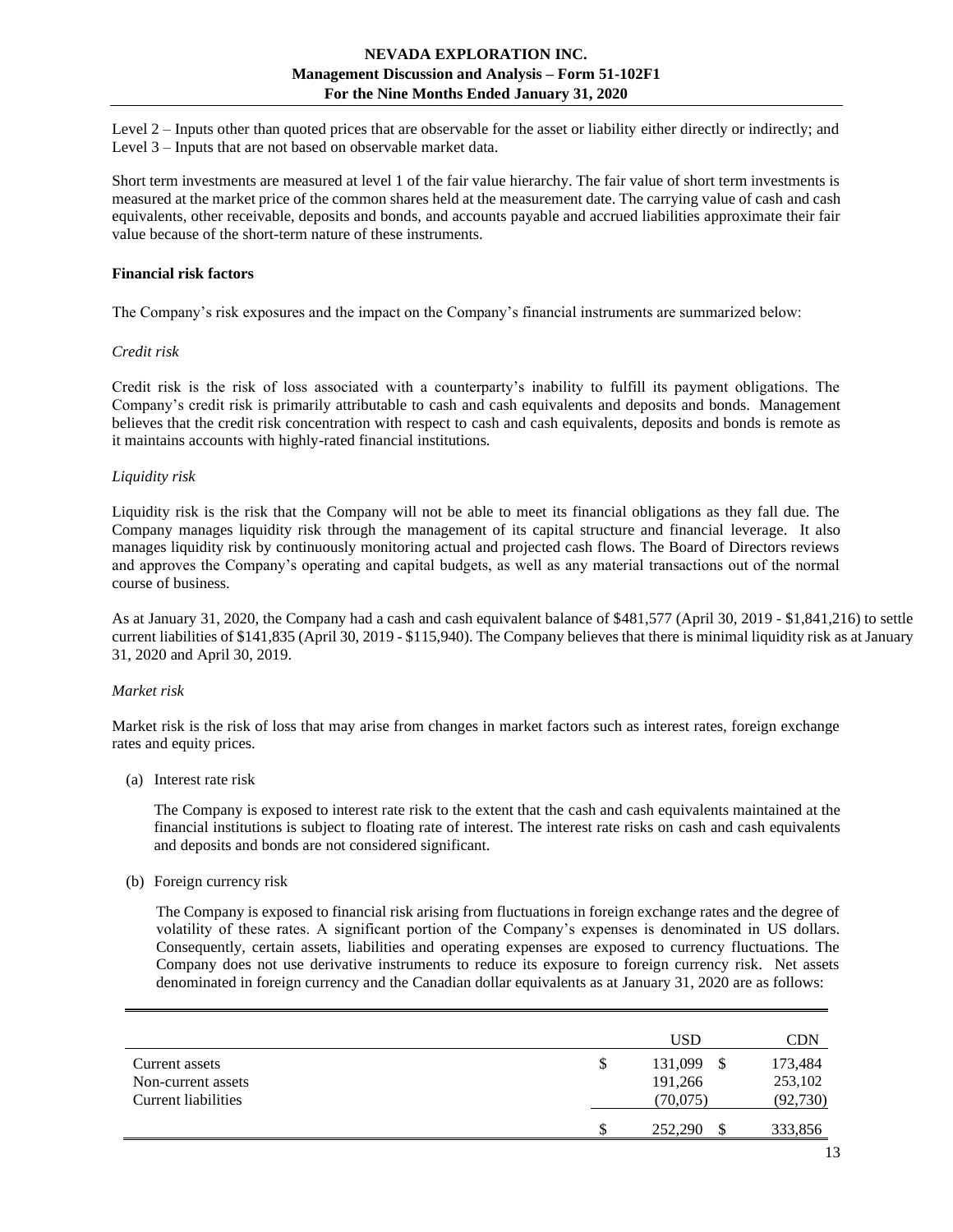Based on the above net exposures as at January 31, 2020, and assuming all other variables remain constant, a 10% change in the value of the US dollar against the Canadian dollar would result in an increase/decrease of USD\$25,229 in comprehensive loss.

## **CAPITAL MANAGEMENT**

<span id="page-13-0"></span>In order to maintain its capital structure, the Company is dependent on equity funding and when necessary, raises capital through the issuance of equity instruments, primarily comprised of common shares and share purchase warrants. In the management of capital, the Company includes the components of equity as well as cash and cash equivalents.

The Company prepares annual estimates of exploration expenditures and monitors actual expenditures compared to the estimates to ensure that there is sufficient capital on hand to meet ongoing obligations. The Company's investment policy is to invest any excess cash in highly liquid short-term deposits with terms of one year or less and which can be liquidated after thirty days without interest penalty. The Company currently has insufficient capital to fund its exploration programs and is reliant on completing equity financings to fund further exploration. The Company is not subject to any externally imposed capital requirements.

<span id="page-13-1"></span>There were no changes in the Company's approach to capital management during the period ended January 31, 2020.

## **RISKS AND UNCERTAINTIES**

In conducting its business of mineral exploration, NGE is subject to a wide variety of known and unknown risks, uncertainties and other factors which may affect the results, performance or achievement of the Company. Such risks and factors include, among others: risks related to the actual results of current and future exploration activities; future prices for gold, silver, and other commodities; environmental risks and hazards; the Company's lack of substantial revenue; the Company's ongoing need to raise money through equity financings; increases to operating, labour, and supply costs; and changes to government regulation, taxes, and fees. Although the Company attempts to identify and plan for these important factors that could affect results materially, the Company cautions the reader that the above list of risk factors is not exhaustive, and that there may be other factors that cause results to differ from anticipated, estimated, or intended results. Ultimately, there can be no guarantee that the Company will be successful in making an economic mineral discovery.

#### **LIST OF DIRECTORS AND OFFICERS**

<span id="page-13-2"></span>Wade A. Hodges, CEO and Director Dennis Higgs, Chairman and Director James Buskard, President Kenneth Tullar, COO Christina Blacker, CFO Dr John E. Larson, Director Benjamin Leboe, Director

## **CRITICAL ACCOUNTING ESTIMATES**

<span id="page-13-3"></span>The preparation of these consolidated financial statements requires management to make certain estimates, judgments and assumptions that affect the reported amounts of assets and liabilities at the date of the financial statements and the reported revenues and expenses during the period.

Significant assumptions about the future and other sources of estimated uncertainty that management has made at the end of the reporting period, that could result in a material adjustment to the carrying amounts of assets and liabilities in the event that the actual results differ from assumptions made, relate to, but are not limited to, the following: